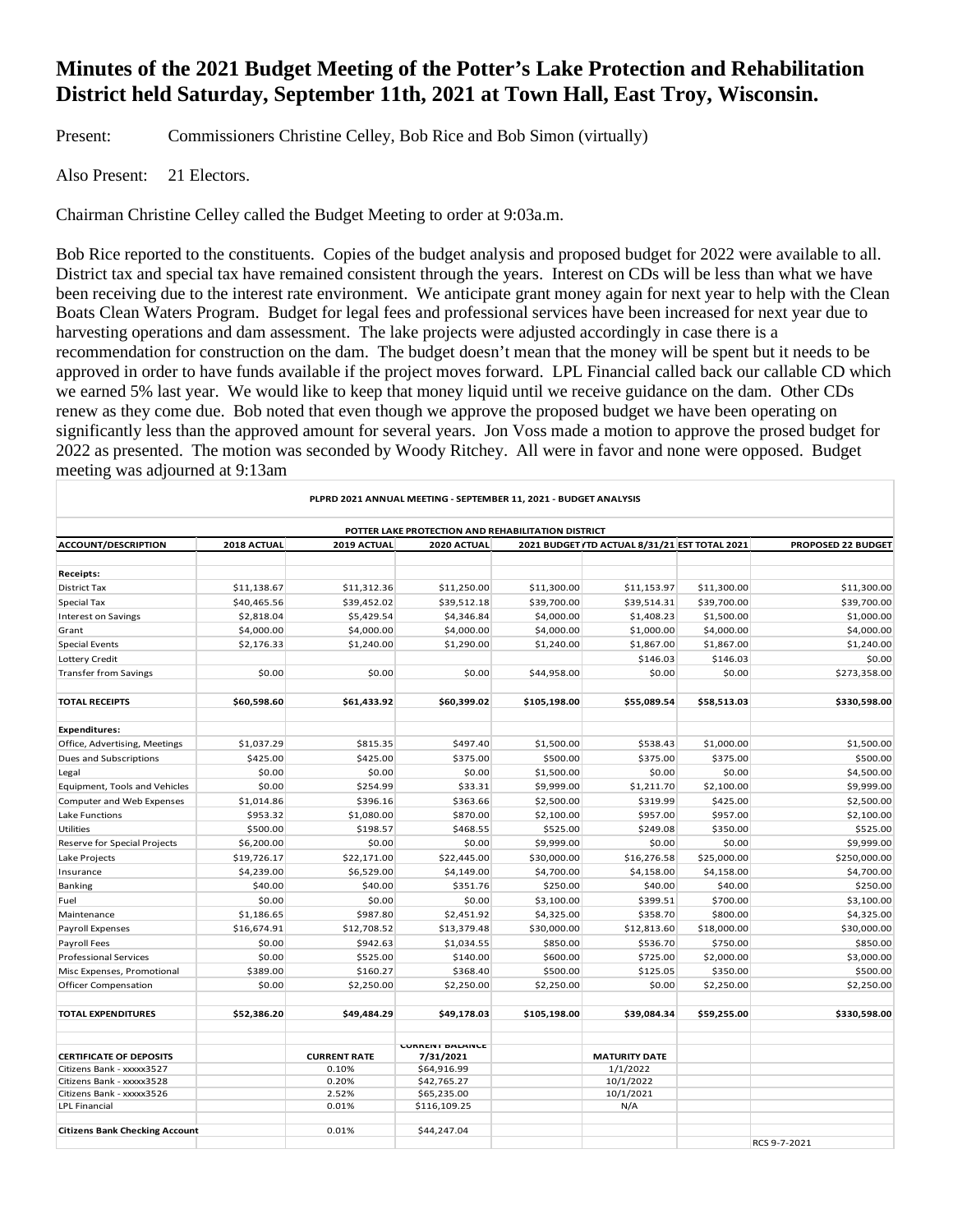# **Minutes of the 2021 Annual Meeting of the Potter's Lake Protection and Rehabilitation District held Saturday, September 11th, 2021 at Town Hall, East Troy, Wisconsin.**

Christine Celley called the annual meeting to order at 9:13am.

Due to time and Bob Simon being on a call some of the agenda items were moved around so that voting could take place. The first item presented was the approval of the minutes from the August 11, 2021 meeting. A copy of the minutes was available for all who were in attendance. Christine went over the minutes and a motion was made by Carol Cole to approve the minutes as presented. The motion was seconded by Rick Witt. All were in favor and none were opposed.

We received an inquiry from a constituent about the dam. Christine met with several contractors at the dam. They stated that there is nothing more we can do with the dam than what we are currently doing. Eagle Springs Lake uses Collins Engineering for their spill ways, and we reached out to them. Collins came out and looked at our dam and took pictures and then came up with a proposal for us. The total on the proposal was roughly \$22,000 to engineer and manage the project. They also gave us project estimate of \$200,000 for budgeting purposes. The initial phase of the project and securing of bids would be between \$12,000-\$15,000. Once we have these bids we would present those numbers to the constituents before moving forward. The project would be a total replacement of the dam itself as well as the culvert that goes into the spillway before going under the road. A motion was made by Carol Cole to allow the board to contract with Collins Engineering to do an initial assessment of our dam and give the board a recommendation of needed work. The motion was seconded by Dave Bradley. All were in favor and none were opposed.

Bob Rice's term on the board will be up at the end of the year. Christine asked if there was anyone who was interested in serving on the board. There was no interest from those in attendance. Bob Rice encouraged people to get involved and offered to assist anyone who is interested. He will continue in his position for another three-year term and will not seek another term after that. A motion was made by Dave Bradley to extend Bob's term for another three years. The motion was seconded by Carol Cole. All were in favor and none were opposed.

Bob Rice read through the proposed resolutions which were consistent with last year. Copies were available for those who wanted. A constituent asked about how the taxes were assessed. Christine explained that there were two taxes. One is based off of your frontage and the other is based off the assessed value of your home. Carol Cole made a motion to approve the resolutions as presented. Fran Basso seconded that motion. All were in favor and none were opposed.

Christine proposed that we set the date for the spring meeting to May  $7<sup>th</sup>$ , 2022. All were in favor and the spring meeting is set. Annual meeting will be September  $10<sup>th</sup>$ , 2022 per the resolutions.

Jeff from Lake and Pond spoke to the group about the condition of the lake. Jeff has been busy working on a new fiveyear plan for the lake which is required for treatments and harvesting. A 240-point survey of the lake is required for the plan. This helps to identify the plants in the lake and density. The information gathered is then entered into a DNR data base. This does not take into account the visuals only what is brought up on the rake. Jeff has modified the data base to include visuals (plants seen in the areas but may not have appeared on the rake) This gives you a better percentage of plants in the lake. Elodea was abundant in our lake this year. This is a native plant which in 2016 was at 41% occurrence and in 2021 was at 80% occurrence. Jeff provided maps of his findings. Chara was also found in our lake which is a good plant that is low growing and helps to crowd out other vegetation. Milfoil has now taken over the 6ft depth span which is where we have had problems in the past with it. Water Lilly and Slender Nyad were also found. Our main issue this summer has been with Elodea. Jeff noted that this has been an unusual year not only on our lake but others as well. This is partly a result of the higher spring temperatures contributing to warmer water which enabled the natives to grow at the same time as the invasives. Usually, the invasives grow first in colder water and canopy areas that prevent the natives from growing. Water levels also contributed to the problem. This year our county was under extreme drought for part of the summer and is still under severe drought. On average levels have been down 2 feet. A constituent asked if people pumping water from the lake contributed to our low levels this year. Jeff said that the overall amount taken out is negligible as it takes 4.4 million gallons of water to drop the lake 1 inch. When lake levels are down like this you start to get sunlight penetration in areas that normally wouldn't get growth. Christine commented that in the 1960's there was a time that levels were past the piers. Jeff commented that this is the worst he has ever seen water levels in our area. When we get unexpected events, they also come with unexpected consequences which was the mass growth of Elodea this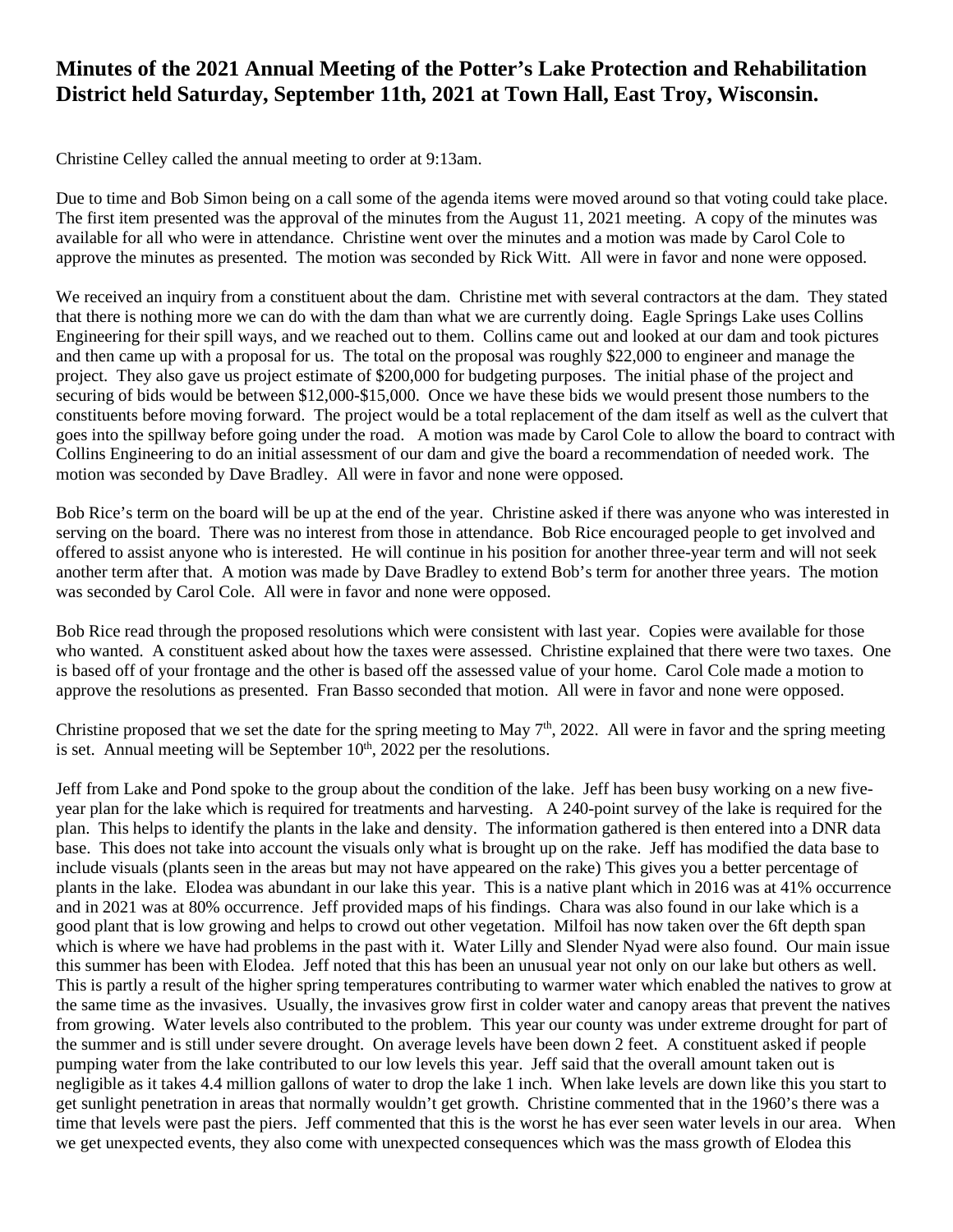summer. Jeff stated that the chemical treatments and harvesting are controlled by the DNR. They do not allow clear cutting of natives but will allow the navigational channels which we have been doing this year.

Christine commented about individual homeowners taking measures into their own hands. This is a bad idea because it puts our district at risk for future treatments. When you take measures into your own hands there are no permits or data for those treatments. If they affect the natives, it now appears to the DNR when the plant studies are done that our treatments had a negative impact on the nontargeted vegetation. It also impacts the homeowners who are using the lake water for irrigation. Jeff went on to say that when you do this you are creating other problems. Plants will grow back and when you take out the natives the invasives tend to come back stronger in those areas and you now have a larger problem than what you previously had. A constituent asked about the DASH (diver assisted suction harvesting) operations that have been done on our lake. Jeff commented that if done appropriately it is ok but normally, they come in and vacuum everything off the bottom and it ends up causing more problems because you are left with no natives. Jeff made the comment that we are at the point of needing another whole lake treatment with an occurrence level of 33%. What show on the spring survey will be what drives the recommendation to the DNR. A constituent suggested that a letter gets sent out to lakefront owners explaining the damage caused by self-treatment of your frontage. Christine asked if anyone would like to help with putting together a letter. Jeff said that if people want to keep their shoreline clean raking and general maintenance is a good idea if done in small sections. Another constituent commented about the sand beaches that continue to appear on the lake. These are illegal to put in unless permitted and need to be above the high-water mark and separated from the water, not leading down into the water. Bob Rice commented that the sand also creates more muck and is moved around by wave action. To achieve a firmer bottom pea gravel should be used as it stays in place. Jeff had maps which showed the spring treatment areas and a current summer survey. It showed that the treated areas contained no milfoil and the new areas of milfoil were not present in the spring, so it is spreading. A constituent asked about slow no wake during times of low water due to the churning of the lake bottom. Slow no wake is normally put in place to protect the shorelines when the lake levels are high. Jeff commented that boat traffic will churn lake bottoms whether its slow no wake or not.

Christine announced that the pier companies were going to be coming out early to remove piers and lifts due to the shallow water. A constituent asked if a recent fish survey had been done. Jeff's company does not conduct fish surveys. He said that the best surveys don't come from electro shocking but from what people are catching as it gives you a better sample of the whole lake and not just the shallow areas. Bob Rice commented that he has heard positive comments while working at the launch. The bass are good size and plentiful. The district stocked Northern Pike 2 years ago to help with control of the small panfish.

Christine thanked Rick Witt for all his help with the harvesting this year.

A constituent asked if there was a place to take the weeds seeing the dump is only open every other weekend. Christine recommended trying to dry them on the shoreline or your pier. Once dry they are easy to haul away and a fraction of the weight. Another constituent recommended to burn them. This year was the exception, prior years have not been like this.

The district is still working on the new directory. Christine thanked Fran Basso for her help in securing the ads. The directory will be paid for mostly through the sold advertisements. Once completed a copy will be sent out to everyone. If you are not receiving our emails please let us know so that we can update our information.

Dave Bradley made a motion to adjourn the meeting. Motion was seconded by Rick Witt. Meeting was adjourned at 10:40 am

Respectfully submitted,

Bob Rice Secretary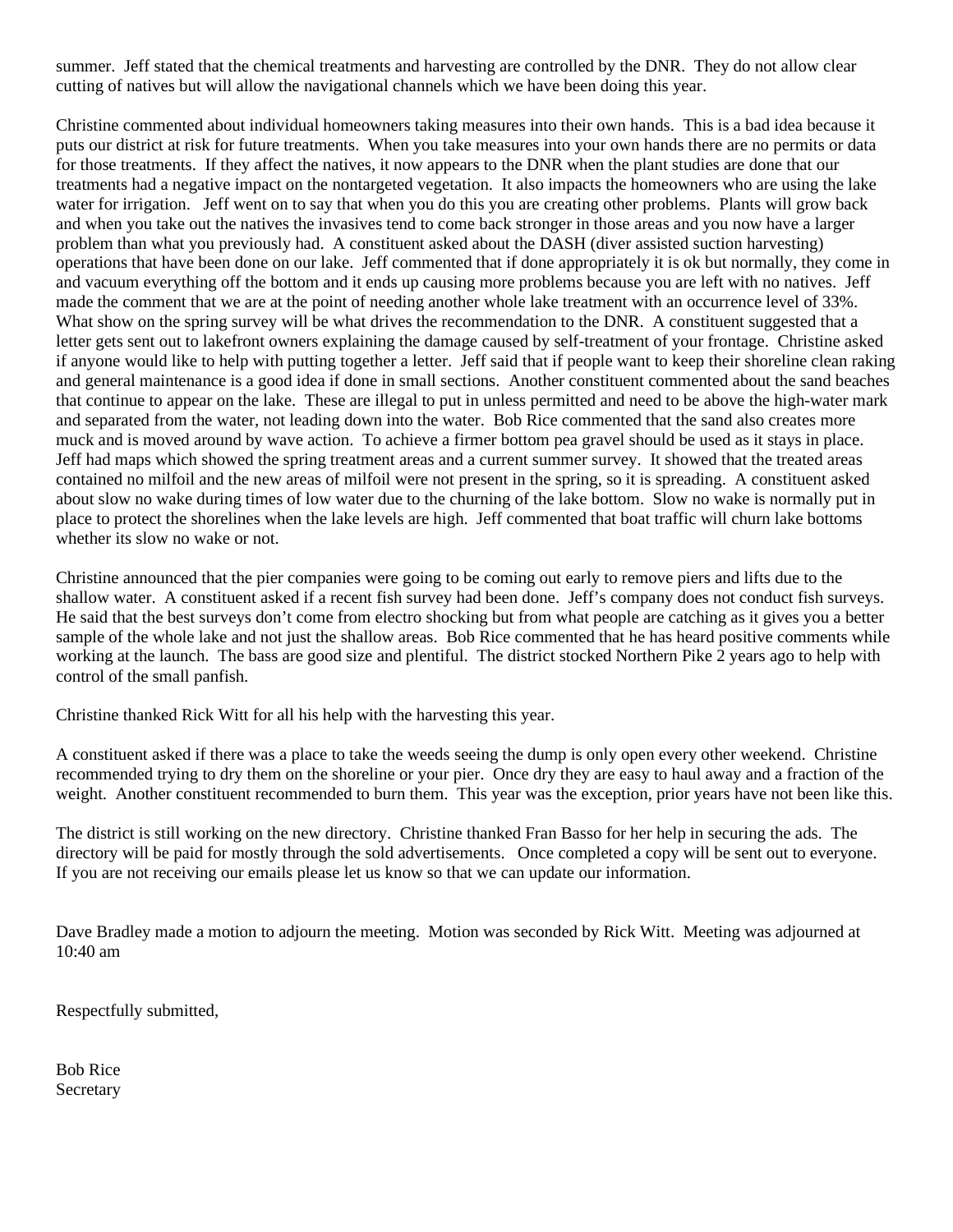### **Minutes of the 2021 Board Meeting of the Potter's Lake Protection and Rehabilitation District held Wednesday August 11th, 2021 at East Troy Town Hall, East Troy, Wisconsin.**

Present: Commissioners Christine Celley, Bob Simon, Bob Rice, and Jerry Kozik.

1 constituent from the district was in attendance.

Chairman Christine Celley called the meeting to order at 6:15PM

Bob Simon shared with the group his findings for CD and money market rates for reinvestment of our callable CD that came due. There are options from banks that pay less than 0.5% and to renew the callable CD they are offering a rate of 5% on a 7-year term. All options are FDIC insured. Bob Simon's recommendation is that we hold off for now to see if rates increase in the next year but no strong opinion. Christine said it may be a good idea to wait for another 6 months and table this topic until some of the other agenda items are addressed. Jerry looked at the balances in the accounts and renewals with Bob. They went over return rates on our current CDs, most are paying a higher amount than what is currently being offered. Bob Rice disagreed and would like to see the money put back in the callable CD at 5%. He suggested that we wait until the other agenda items are addressed but citied that even with an increase of a few percentage points we would never be able to make up for the loss in the first year by waiting. The CD was tabled until the annual meeting.

Wisconsin Lakes Association has asked for additional contributions. The board had discussion and it was reaffirmed that we need to keep our membership in good standing. It was agreed that we would maintain our current level of contributions at this time.

Christine updated the board on our current harvesting situation. Ken Zess, the property owner next to where we compost the weeds, contacted the district along with the Town of East Troy, Walworth County and the DNR concerning our harvesting operations. Christine has been working with the Town of East Troy, Walworth County, and the DNR on Ken's multiple requests. The district has been harvesting and disposing of the weeds the same way and in the same place as we have in the past. Ken expressed concerns about individual property owners disposing of the weeds at the Town compost site. He stated the site is not properly permitted for solid waste which lake weeds are considered. Lake Beulah is experiencing the same problems as we are with this. Our truck based on the number of loads and total tonnage needs to have an additional license for our intended purpose. Bob Simon agreed to work with Walworth County to get the appropriate truck licensing taken care of. The license will have to be renewed each year. According to Lori, with the DNR, the field where we are spreading the weeds is acceptable to use as we have been. Ken requested a copy of the conditional use permit for the land where the conveyor sits and accepts the weeds. Matt Weidensee, SR Planner with Walworth County, recommended that we apply for a conditional use permit for the spot at the launch where our conveyor sits and work with the Town of East Troy to request a change of zoning for the area at the other end of the lake. Christine presented a flow chart of the process that needs to take place for the needed changes, this involves significant time and many meetings. Christine has been in contact with Matt at Walworth County as well as Heidi and Lori at the DNR. All of them realize that we are working on what we need for compliance and we are not going to be getting penalized in the meantime. Christine reached out to Lake Beulah's attorney to see if things escalated if we could coordinate with them. Nothing is being done now but that door is open if needed in the future. This complaint from Ken Zess will not only apply to us and Beulah but all the other lakes in Walworth County. The DNR has covered itself on this by noting on the permit you must comply with all town and county ordinances. We are ok to continue to dump at our current location, but we do need to get the additional license for our truck and apply for the conditional use permit. This will not be an overnight process and will take time. Bob Simon made a motion to move forward with the licensing of the truck and table other activities related to harvesting operations and rezoning. Motion was seconded by Jerry Kozik.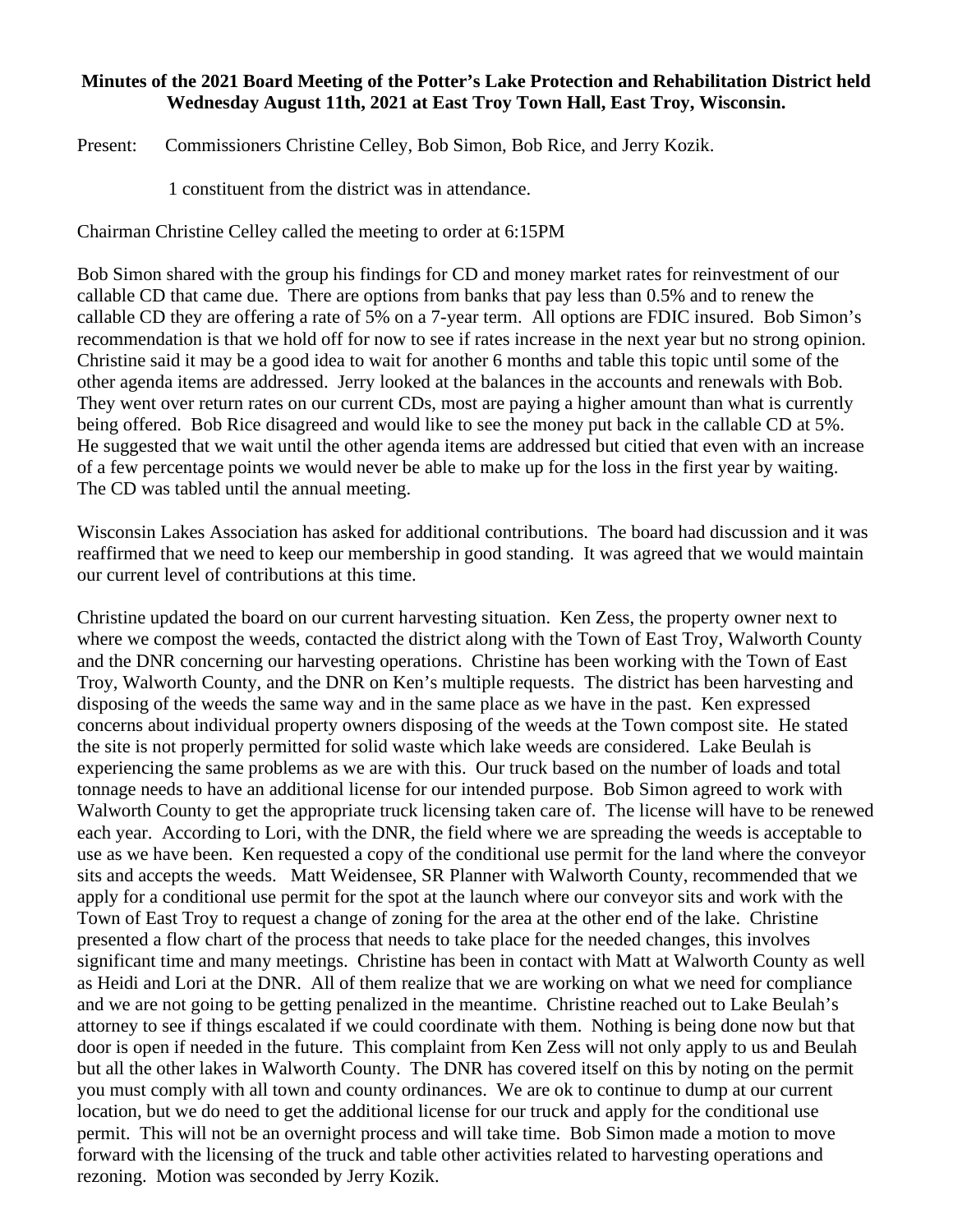The board has been contacted by several home owners with questions about chemically treating their own frontage. They are questioning if it is acceptable to take matters into their own hands to treat their frontage. This is not an acceptable practice nor approved by the county or DNR. This can have a negative impact on the lake for future treatments. We spend upward of \$50,000 per year for treatments, permits, and management. Our consultant, Lake and Pond Solutions, is required to do plant surveys to see how native plants react to treatments. When people put their own chemicals into the lake, we have no way of knowing what the negative impacts are nor does Lake and Pond because there is no record of it. Christine encouraged people to speak up if they are aware of this going on. Bob Rice commented that this knowledge puts all of us in a compromising position because we are supposed to be protecting the lake. We all signed up for the board but not to police the lake. Christine suggested that if we get more complaints, we could draft an informative letter that would be educational to the homeowners about the hazards of self-treating the lake. Bob Simon agreed.

Jerry asked if we were still harvesting. Rick Witt who was in attendance and works on the harvester responded that they are being proactive and trying to stay ahead of it. They will be back out on the lake again next week. Bob Rice noted that people have been asking to have shoreline pickups for the weeds that wash up on their shoreline. Homeowners are responsible for the upkeep of their frontage no different than when the snowplow comes down the road, they don't clear the end of your driveway. Weeds can be dried out on piers and then burned. There are companies or handyman that people can hire who would do that work if needed. The board agreed that people need to be responsible for the maintenance of their own frontage.

Christine had done some research on our dam and companies that could provide guidance. She provided a copy of the report that she received from Collins Engineering who had done work on Eagle Springs. Collins came out and looked at our current dam and provided a proposal for the engineering portion of the job. That estimate came in at \$23,000. They would also help us to secure bids for labor take care of the permitting process through the DNR. There are several different options on what may work for our situation. Collins was going to get some rough numbers put together so that we know what kind of money we are talking about for the complete project. If we decide to move forward with the dam now is the time to do it based on low water levels. There was further discussion about lake levels and the project. The DNR is also going to have grant money available next year for dam rebuilding. Bob Rice commented that we also need to keep in mind the outflow of our current dam and the capacity of the culvert. Christine said an option that was mentioned was to remove the current metal grate system and replace it with something new in the same opening. We hope to get information on cost and options soon.

Bob Rice had worked on guidelines for lake level management. He provided pictures and a document on how levels could be managed consistently year to year. He cited slow-no-wake levels of 8.8 on the gauge that were put in place in 2009. According to measurements at the dam and on the gauge the gauge has moved lower over a period of time. The suggestion was to use a fixed point (the grate) to gauge levels of the lake along with slow-no-wake. He also recommended that no water be removed from the lake prior to May 1<sup>st</sup> of each year unless water is at the top of the grate. We can always use siphons to take water out but have no way to replace water we have taken out. Lake levels would be maintained May through September according to the handout so that we would not be on slow-no-wake. In November you would bring the levels down to the 3<sup>rd</sup> bar on the grate to allow for winter precipitation. Christine wanted to be cautious of how much we have written as it could cause problems with random people checking levels. Readings can vary with wind. She suggested that we work with the engineers for the dam as well as Lake and Pond. Bob Rice also stated that the siphons should only be set up when they are being used and not kept out from spring till fall. With the talk of maybe redoing our dam the lake level guidance will be tabled until there is clarity on how we are moving forward with the dam.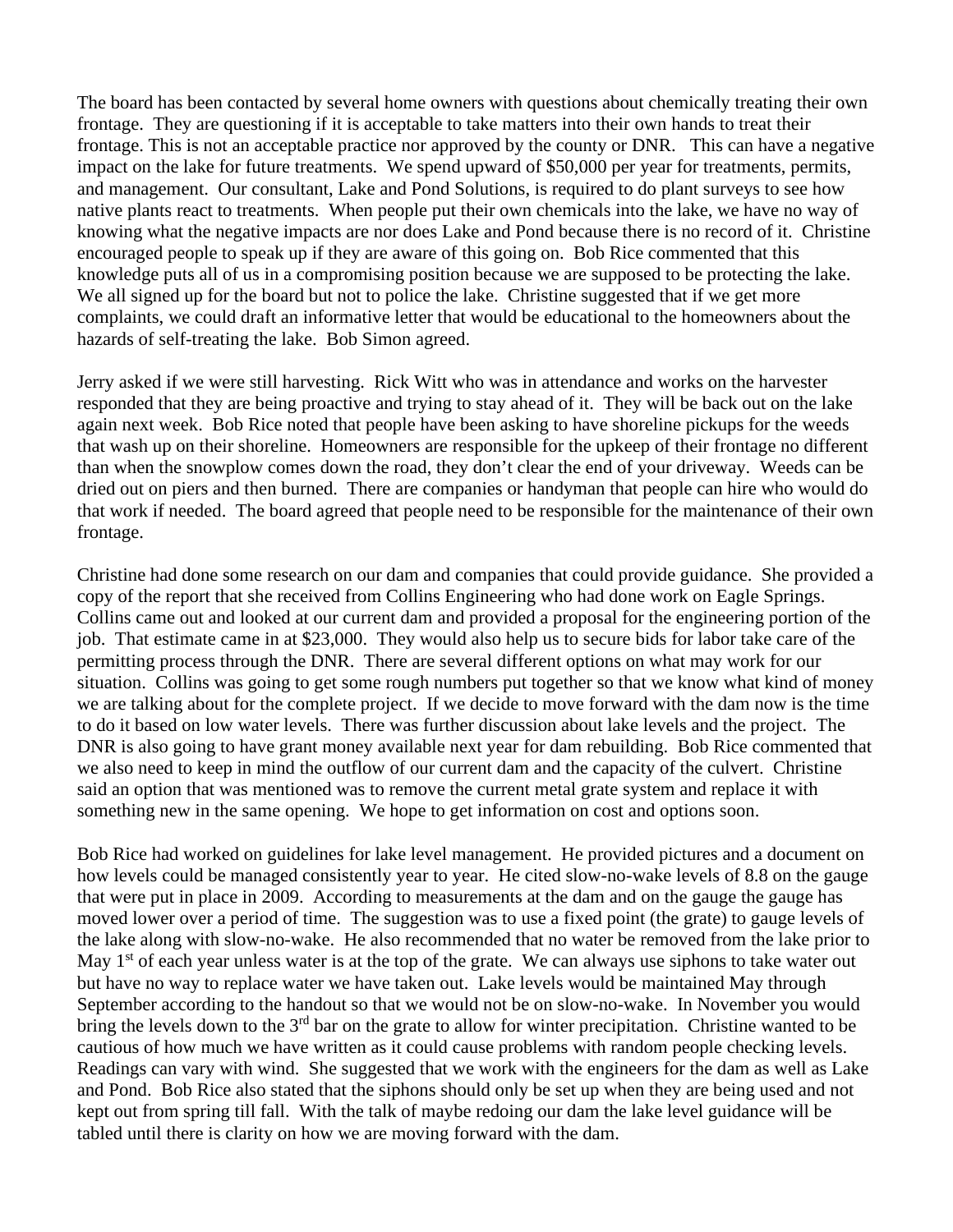Christine has been working on the updated directory. She has reached out to new homeowners so that we have the most updated information. All advertising has been sold. Bob Simon and Bob Rice are going to work on a letter that will go out with the directories.

Meeting was adjourned at 7:58pm

Respectfully submitted,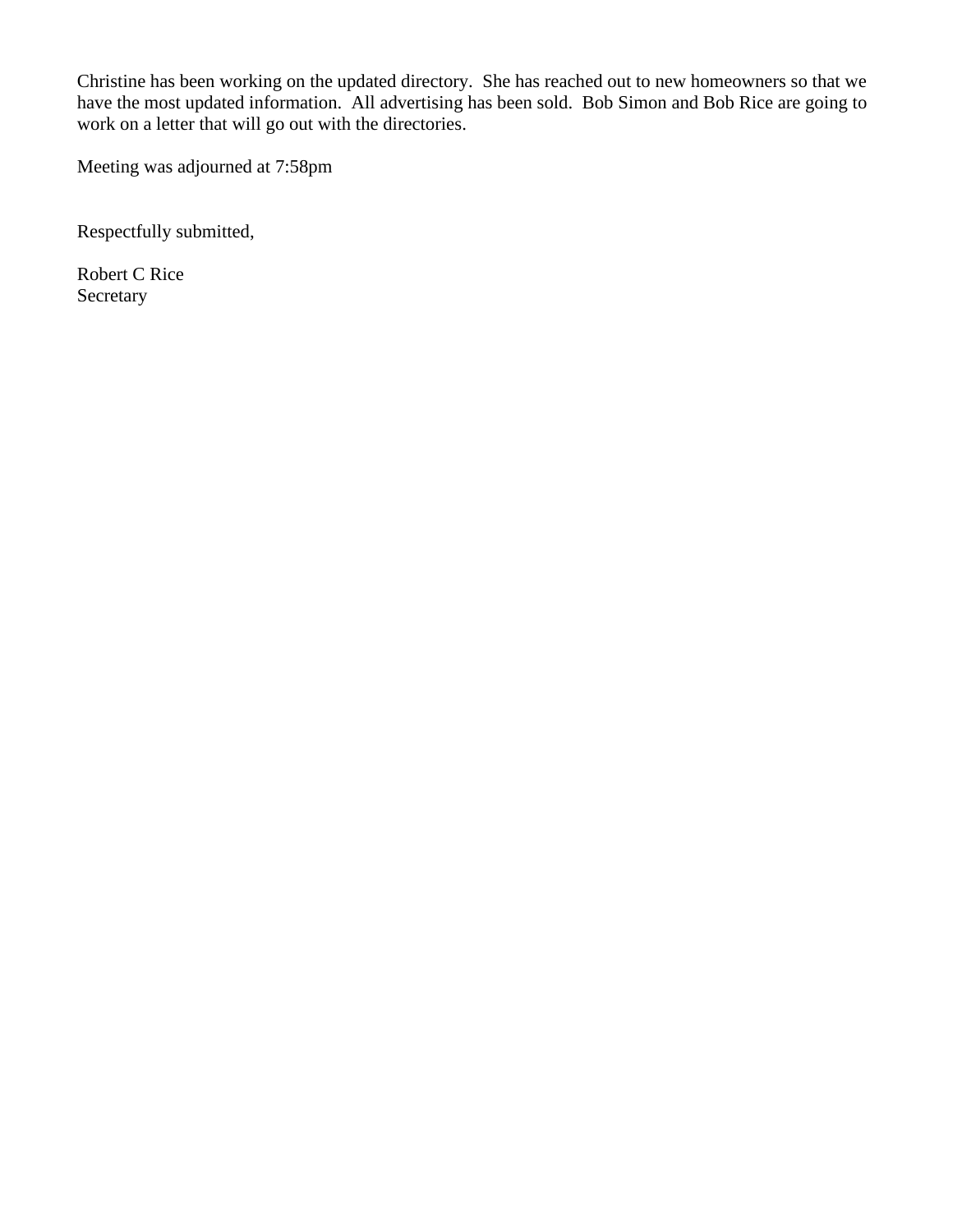### **Minutes of the 2021 Board Meeting of the Potter's Lake Protection and Rehabilitation District held Wednesday June 2nd, 2021 at Town Hall, East Troy, Wisconsin.**

Present: Commissioners Christine Celley, Bob Simon, Bob Rice, and Jerry Kozik.

3 constituents from the district attended.

Chairman Christine Celley called the meeting to order at 12:00 PM

Bob Simon commented that the district had moved some of our CD money to a callable CD. The investment yielded 5% for the first year and was then called back. We now have \$115,000 that we need to decide where to put. The bank no longer offers a 3-year callable and now offers a 7 year at 3%. Bob questioned if we wanted to tie up the money for 7 years. Current money market rates are paying a fraction of a percent. Bob Simon questioned if we should wait a year to see if rates increase to try and get a better rate next year. The callable CD is a FDIC insured product provided by LPL Financial through Landmark. Christine commented that we could also divide the CD up in the event we needed to get at some of it before maturity. Bob Simon commented about our surplus of cash each year and questioned the assessments going forward. Christine made note of future harvesting and whole lake treatments as well as possible dam maintenance. Bob Rice commented that we should be fine going 7 years out with the cash we have on hand in the checking account and other CD's. Bob Rice is in favor of continuing to collect the district tax and cited increased cost from inflation, harvesting cost for this year (those were not costs we have had the past 4 years) as well as the higher cost of the suggested chemical ProcellaCOR. Christine is also in favor of continuing to collect. Part of the job of an association is to collect for future expenses to avoid large special assessments for projects down the road. The district did waive the fees one year and then received push back the next year when the tax was added back in. The constituents just looked back at the last year and not all the prior years they paid it. Further discussion was had about the CD money and the board decided to table the decision of the CD placement until the next board meeting.

Bob Simon asked about proof of insurance for Lake and Pond. We also received a bill for workers comp for our current employees that needs to be paid.

Bob Rice discussed the resident sponsored fireworks with the rest of the board. The group sponsoring the fireworks wants to use the district property at the end of Lake Lane to launch and stage the barges for the show on July 3<sup>rd</sup>. Bob had asked why they were not using the public boat launch and they thought it would be easier to use our location. The end of Lake Lane does not have a proper launch site and it is also owned by the district. A vote was taken, and the entire board opposed the use of any district property for fireworks. The same group also asked if we could change the date of the district organized boat parade. Bob Rice commented that moving the district approved boat parade could cause other conflicts with people who had planned their events around the approved date from our spring meeting. If the fireworks group wants to do their own parade and flares, they can absolutely do so but the district sponsored events will remain on July 4<sup>th</sup>. Bob Rice suggested that maybe the people who organize the fireworks could take over the boat parade and flares starting next year and then they could coordinate them in future years. Bob Simon agreed and thought it was a good idea. Bob Rice will report back to Jon Voss and Kathy Froehlich.

Bob Rice commented on the current buoy placement. There were comments at the spring meeting that buoys were in too close. Bob had told Complete Piers to put the buoys in where they were supposed to be in relation to the shoreline and not off people's rafts. Bob went around the lake and noted that there were a few buoys that needed to be moved but no more than years prior. Slow-no-wake buoys are to be placed no further than 200ft from the shore. The board agreed that the current buoy placement is pretty good where they are currently. Christine suggested once buoys are put in the district could go around and make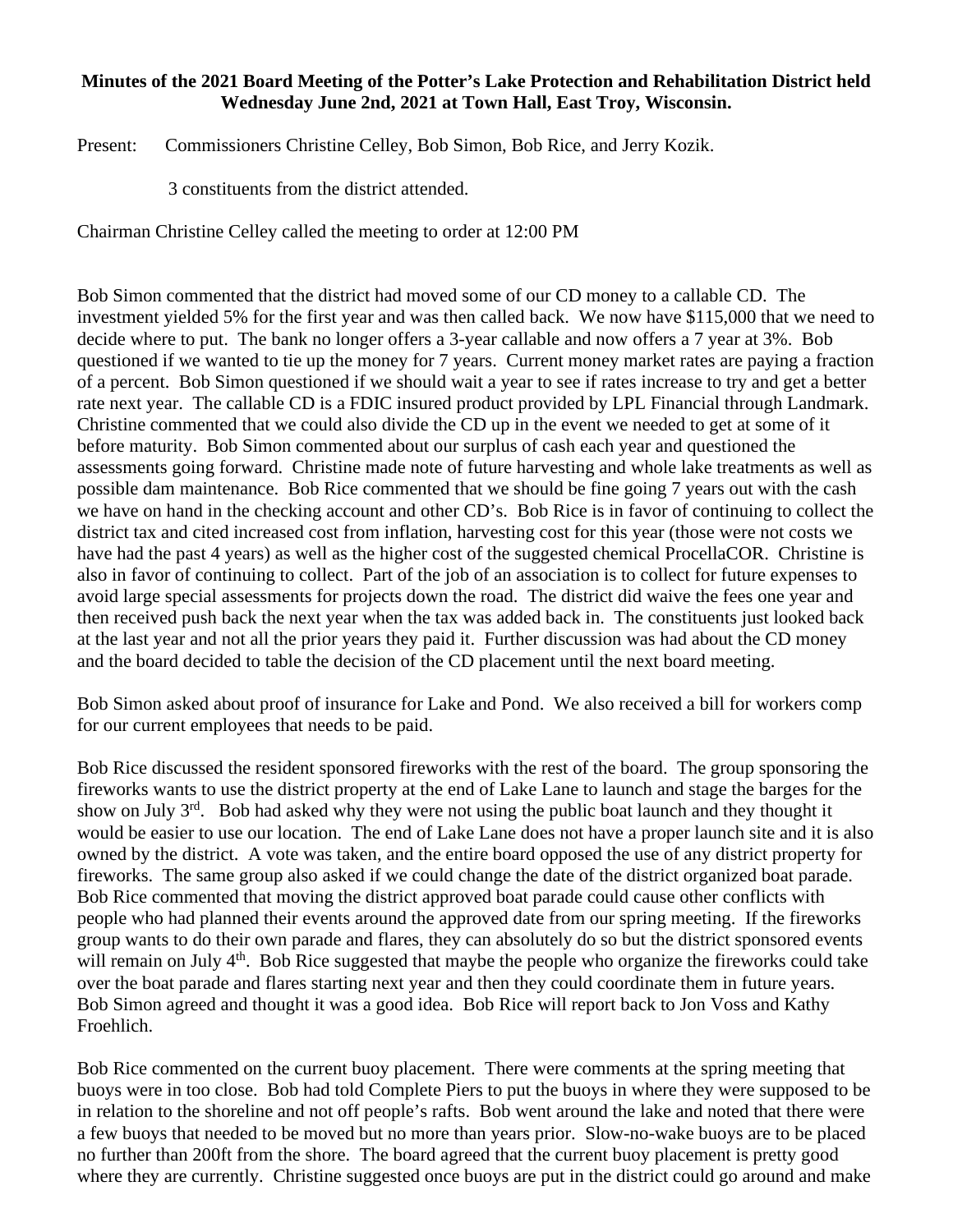changes but then they would stay that way for the rest of the year. Homeowners should not be moving buoys as that is a district responsibility. The district also needs to keep people from tying up to the buoys as they are costly to replace.

The harvester had a hydraulic leak and is getting fixed. The conveyor is off Lake Lane and we will start the harvester once our request is approved by the DNR. Elroy has arranged for a couple guys from Camp Lake to come and help when needed. Bob Simon asked how close they could get into dock areas. Christine read from a copy of the harvest summary. Harvest only areas that are at least 3 feet deep except you may create a 10-foot-wide navigational channel to aid homeowners in reaching open water areas. The harvester cannot be used in water less than 3 feet in depth. Harvest a 50'wide slow speed navigational channel just inside the slow no wake buoys and the common use high speed area with greater than 70% Milfoil may be cut clear. Lake and Pond recommended that we cut identified Curly Leaf Pond Weed 2 times in the next 2 months to help prevent its spread. The boat launch area needs to be cleaned up as it is the worst it's been in a long time. Bob asked if there was a way to chemically treat for Elodia. There are two people who have offered to help with the harvesting operations. Elroy has been happy with their help so far. Bob Rice recommended a rate of \$20 an hour for harvesting help. Christine said that we should send out another copy of the white papers from the DNR. This would again inform our constituents of the changes that the DNR is proposing for future treatments. The district will send out an email informing constituent of our intent to harvest and homeowner will be responsible for their own shorelines. The harvester will not be picking up weeds from piers or shorelines.

Bob Rice commented about emails the district received about blue/green algae blooms. He checked out parts of the shoreline on Spleas Skoney Rd along with the area by the dam. There were some spots of algae and Jeff was contacted and stated that they could test to verify what it is but there is no treatment for blue green algae. Jeff suggested using common sense and avoid swimming in areas of concern.

Bob Rice addressed a complaint that was sent to the board about Miramar dumping sand on their beach and into the lake. An email was sent to Miramar Association and followed up with a phone call. The president of the board said that they were not going to put any sand on the beach this year. Bob told him that pea gravel was much better for the lake and would not wash away like the sand and help with a firm bottom. Christine commented that we have had verbal complaints in the past as well. If you want sand by your frontage you need to have a barrier between the lake and the sand. The sand should be behind riprap to prevent erosion. Christine said that people need to be calling the Town of East Troy and Walworth County as they can enforce violations or give permits for landscaping.

Fish stocking was talked about. The DNR is supposed to stock our lake every few years. The last several time we have been slated to get fish the DNR has not had the funds to stock. The district has paid for fish the last two times our lake was stocked. A constituent asked why Northern Pike were the preferred fish of choice to stock. He stated that Northern Pike posed problems in other lakes and contributes to the amount of stunted panfish. Christine said that we have not had consistency with the DNR for our fishery's with people moving around. Bob Rice said that he would love to have larger panfish in the lake and if someone had suggestions, we would be open to different stocking options.

Christine talked about or dam. The dam is owned by the district and is very old. Years back a smaller culvert was installed inside the old one which was rotting away. Based on what Christine has researched if anything were done, we would probably not be repairing the dam but replacing it. Lake and Pond does not do anything with dams. The lake in East Troy was cited as what could happen if the dam were to be removed. The DNR does not like dams and we need to be careful with how we approach the issue. Bob Rice commented about how well the siphon tubes work when water levels are high. Lake Beulah replaced their dam last year and may be a good place to start to gather information. Jerry suggested that we contact an engineering firm for an assessment and estimate for our dam. Bob commented that if we were able to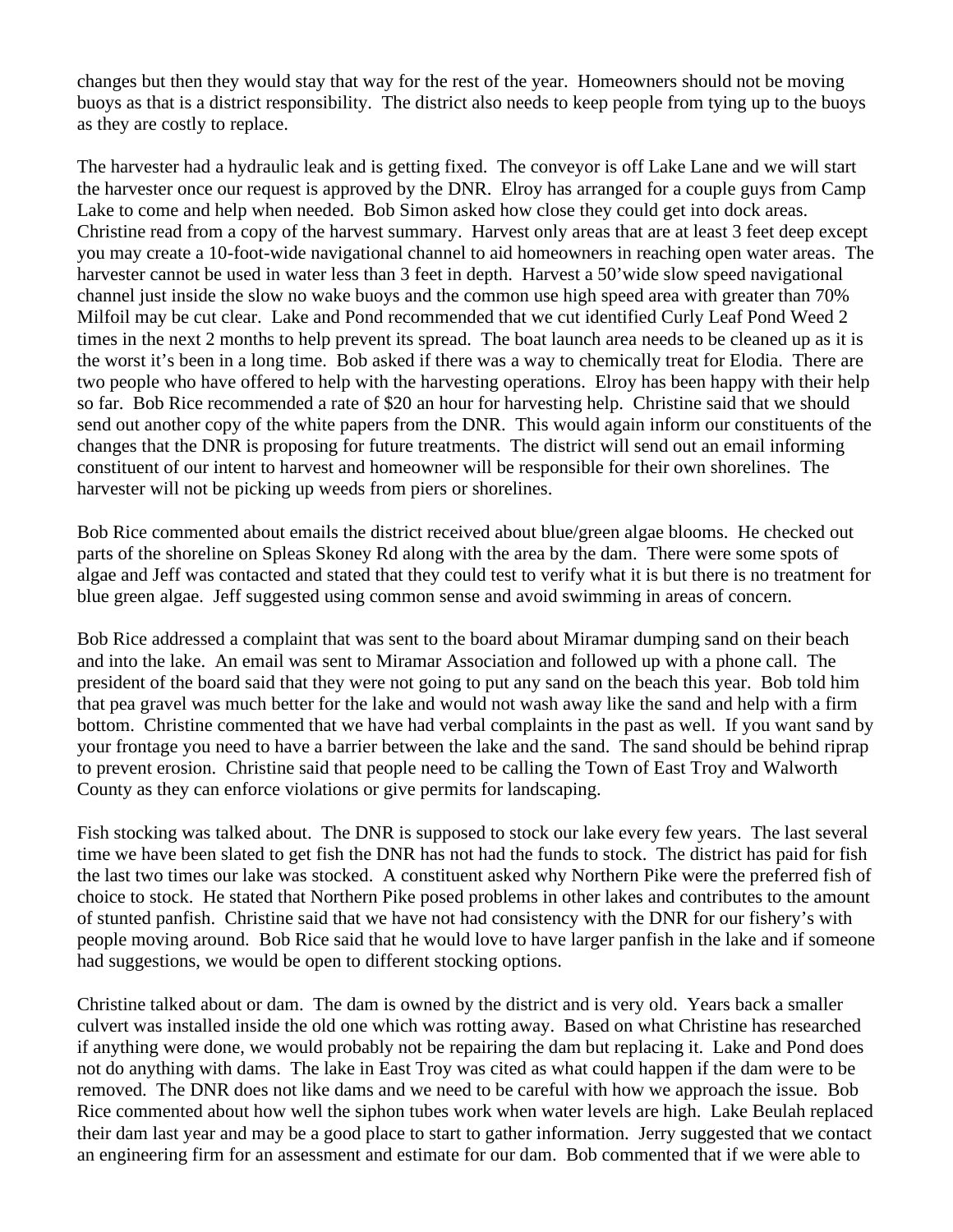get a professional assessment for \$2,000 or less, he thinks it would be a good idea. Each board member decided that they would do some research and report back.

Bob Rice talked about lake levels and slow no wake. Current reading at the marker is 8.8 or slow no wake. He believes that the marker has been moved based on past readings of when slow no wake was originally put into ordinance. Past readings of 8.8 were much higher on the dam grate. He would like something that attaches to the grate which would eliminate the current post that can settle or be moved. Christine said that we need to use common sense with lake levels. The current gauge is in 1/10 of a foot and wind can vary the reading by 1/10 of a foot. She asked if we have been receiving complaints. Bob commented that there were people who wanted the dam dropped early in the spring and we currently have no policy or procedure in place for this. Bob Simon commented that we need to just figure out what the correct level is and asked if the Town controlled the slow no wake. Christine asked Bob Rice if he wanted to write a policy and procedure for the dam and present it to the board to vote on. Bob agreed and will report back to the board. Christine said that everything on the lake is cyclical and we go through years of high water and some years of draught and low lake levels. We would run the proposal by Jeff who should be able to determine current lake levels. Bob's concern is there should be some consistency from year to year as well as with changes of board or employees. Jerry and Bob Simon suggested that we should be cautious in the spring and manage it during the summer.

Christine Celley made a motion to adjourn the meeting, the motion was seconded by Bob Simon and the meeting was adjourned at 1:40 PM

Respectfully submitted,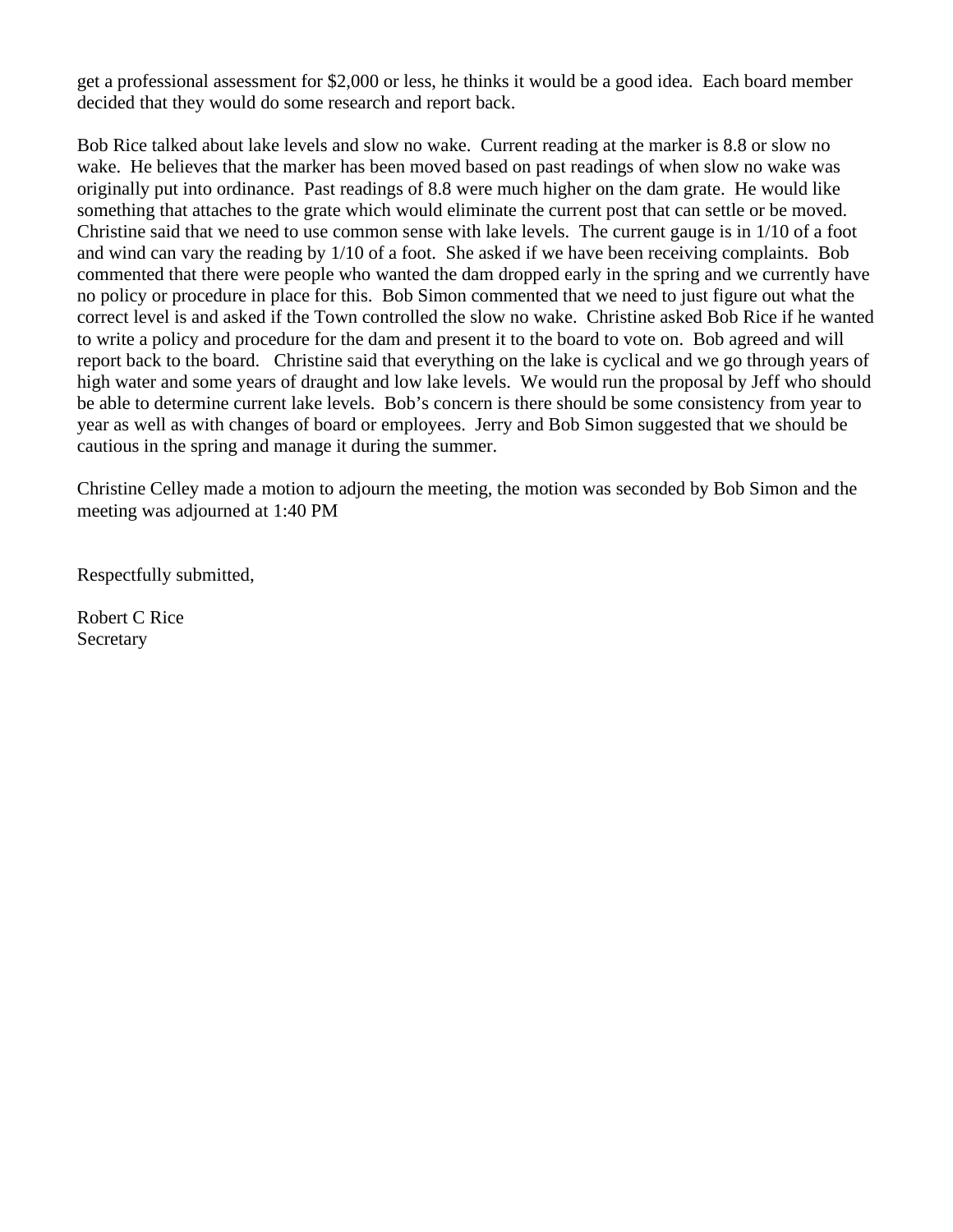#### **Minutes of the 2021 Special Meeting of the Potter Lake Protection and Rehabilitation District held Saturday May 15th, 2021 at Town Hall, East Troy, Wisconsin.**

Present: Commissioners Christine Celley, Bob Simon, Bob Rice, and Jerry Kozik, and 22 constituents from the district were in attendance.

Chairman Christine Celley called the meeting to order at 9:00 am

Christine introduced the commissioners. Rosemary Badame who was our Walworth County appointed board member is not able to continue on with her position on our board. She is working with Walworth County for her replacement.

Jeff Stelzer from Lake and Pond Solutions is our new consultant as Kathy Aron retired. Jeff gave the group back ground information on Lake and Pond as well as himself. Lake and Pond provided the district Sonar mapping of the lake which shows bottom contours of the lake as well as depths. The deepest point found was 24.1 feet with an average depth of 8.3 feet. They also did an invasive survey along with a spring treatment for Milfoil. In the next couple months they will do a point intercept survey which is required by the DNR every 5 years in order to update our Aquatic Plant Management Plan. Jeff had many handouts from his testing and surveys that he went over with the group. The handouts are attached. The spring treatment this year targeted Milfoil in 4 areas of the lake. The area in the channel at the end of Shorewood Dr was treated with a new chemical Procella Cor while the others were treated with 24D at 3 parts per million. In prior years we treated at 2 parts per million, which Jeff believes could allow the Hybrid Milfoil to survive through the prior treatments. 24D provides seasonal control while Procella Cor provides 2 years of control. The current conditions did not warrant a whole lake treatment and the thought was with seasonal control of 24D maybe next year there would be enough for a whole lake treatment. If we used Procella Cor in the larger areas we could get into a cycle where you are treating the same areas every couple years but not enough area in a single year to have a whole lake treatment approved. In the past we have also treated for Curly Leaf. Curly Leaf spreads by little spike balls called turions which can lay viable for 10 years plus. A couple timed harvests in early June and early July can help to reduce the spread of the turions and harvesting is a more cost-effective approach than chemicals for our lake seen our current situation is limited to smaller areas. Curly Leaf will also die off in July on its own. Jeff also commented about the DNR redoing NR107 and NR109 which governs treatments and harvesting. This past winter they put out a series of white papers. The DNR is extremely bias towards treatments. If what they are looking to put through you would not be able to treat in back-to-back years more than 5% of the lake. Jeff encouraged those in attendance to get our legislators involved. The current legislation that is going to be brought forward could impact the way our lake is managed for the next 30-40 years. The DNR is starting to take the stance that invasives aren't as bad as what they originally thought. A constituent commented and asked how the DNR can be so strict with their regulations when many of them don't live on shallow lakes. She commented about the mounds and mounts of seaweed that needed to be cleaned up as a result of harvesting. It was asked what the difference is in us wanting to treat the lake and someone treating their lawn for dandelions. Jeff said that those are the stories our legislators need to hear. There is also a committee the JCRAR that has the ability on its own to turn down the proposed changes by the DNR. Christine stated that the WMC (Wisconsin Manufacturing and Commerce) are currently working with applicators and biologists throughout the state. Christine has received calls from people in northern Wisconsin that don't have a district and are doing collections for treatments. Jeff commented on DASH (diver assisted harvesting) which he did for a few years and stopped. He noted Little Muskego which spent \$50,000 in grants to treat 1 acre of Starry Stonewort. Jeff could treat the same are for \$1,000 with the use of chemicals. The state agencies are not looking at the cost of things when they are making recommendations. Christine encouraged people to get involved as well as spread the word with people on other lakes. A constituent who has been on the lake since the 1950's said that you couldn't use a motor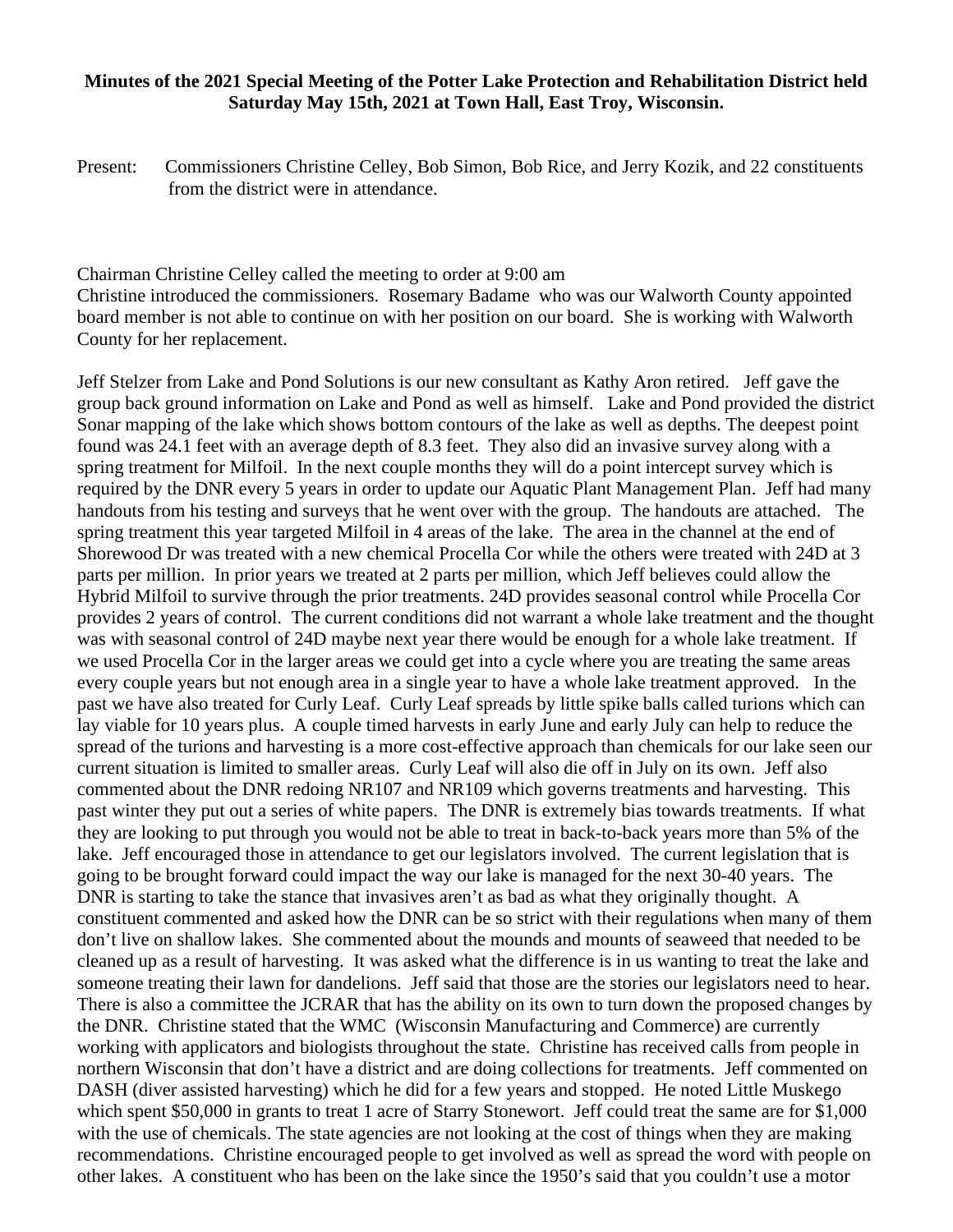boat on the lake prior to getting the harvester the weeds were so thick. Bob Rice commented that if the lake reverted back to the way it was prior to whole lake treatments that it would impact our property values and also effect the towns mill rate because they still need to collect the same amount of taxes. The mill rate would then affect those who live off the lake so we all have a stake in this. Another constituent commented about the stunted growth of the panfish. He also asked with the new chemical Procella Cor if the lake would be alright with reduced treatment levels. The thought process was if it lasted 2 years you would not have to treat the same areas the next year. Jeff said that you are assuming that it is just the same areas. 50% of our lake is less than 8' deep and can grow weeds so it could create a cycle of small limited treatments. Jeff also contributed the small panfish size to the thick weeds. The panfish can hide in the weed beds and it makes it harder for bass and northern to get in and feed creating more panfish and smaller game fish. Bob Rice commented that the district has paid for fish stocking the last two times because the DNR didn't have money left to do so. We stocked northern pike at their recommendation to try to reduce the smaller panfish. Bob Simon asked why we are just targeting the invasives. Jeff explained that invasives growth at a fast pace and will reduce the sunlight needed for the natives to grow. The invasives are also shown to decrease diversity of plants in a lake. Shallow areas less than 4' with native plants can be a nuisance and be hard to balance between recreation and structure for habitat. Bob Rice asked Jeff if there was anything we could do for the Elodia that is starting to take over the lake. Jeff said because it is native you would have to show navigational impediment for the DNR to allow treatment. If allowed they would only grant approval for navigation channels and not clear cutting. Homeowners are allowed to remove a 30' wide path off the end of their piers if they want but the same areas each year. Jeff also said that the more you use your boats the less problems you will have as the traffic creates navigational channels. Jerry asked for recommendations for Curly Leaf going forward. Jeffs recommendation was to top the plants a couple times between June and July to prevent the spread of the turions and the plant will naturally die off in July. Jerry also asked about the potential for another whole lake treatment in the next couple years. Jeff estimated that the lake may be at a point in the next year or two but also stated the DNR may have a different opinion on when that may be. Zebra muscles are starting to become a problem in our lake. They do contribute to increased clarity but the clarity contributes to shifting plant growth. Jeff left handouts for the group for those who were interested in taking them.

Copied of the minutes were available for the 2020 annual meeting as well as the Budget meeting. Christine asked if there were any questions on the provided minutes. A motion was made by Fran Basso to approve the minutes of the 2020 annual meeting as presented the motion was seconded by Carol Haynes. All were in favor and none were opposed. A motion was made by Fran Basso to approve the minutes from the February budget meeting as presented the motion was seconded by Carol Haynes.

Bob Simon provided a handout with a summary of our current expense's year to date as well as last years approved budget. Over the past three or four years we have spent less than expected because of the whole lake treatment and not harvesting. There is enough cash on hand in the event we need to harvest this year without a need for increased tax or special assessments. We had a rolled one of our CD's into a callable product which we earned 5% for one year but it was called back. We will be looking at other options for that money. Financially the district is in pretty good shape.

Bob Rice talked about the Clean Boats Clean Waters program for 2021. He is in need of help this summer as two people will not be returning from last summer. Historically we have manned the launch all weekend but because of lack of help we may not be able to have staff down there all weekend. Bob commented about the zebra muscles in the lake and encouraged people to trim their motors out of the water when they are done using their boats to prevent the zebra muscles from clogging the intakes. The DNR is supposed to be replacing the concrete by the ramp sometime this month. A email will be sent once we are informed of the dates.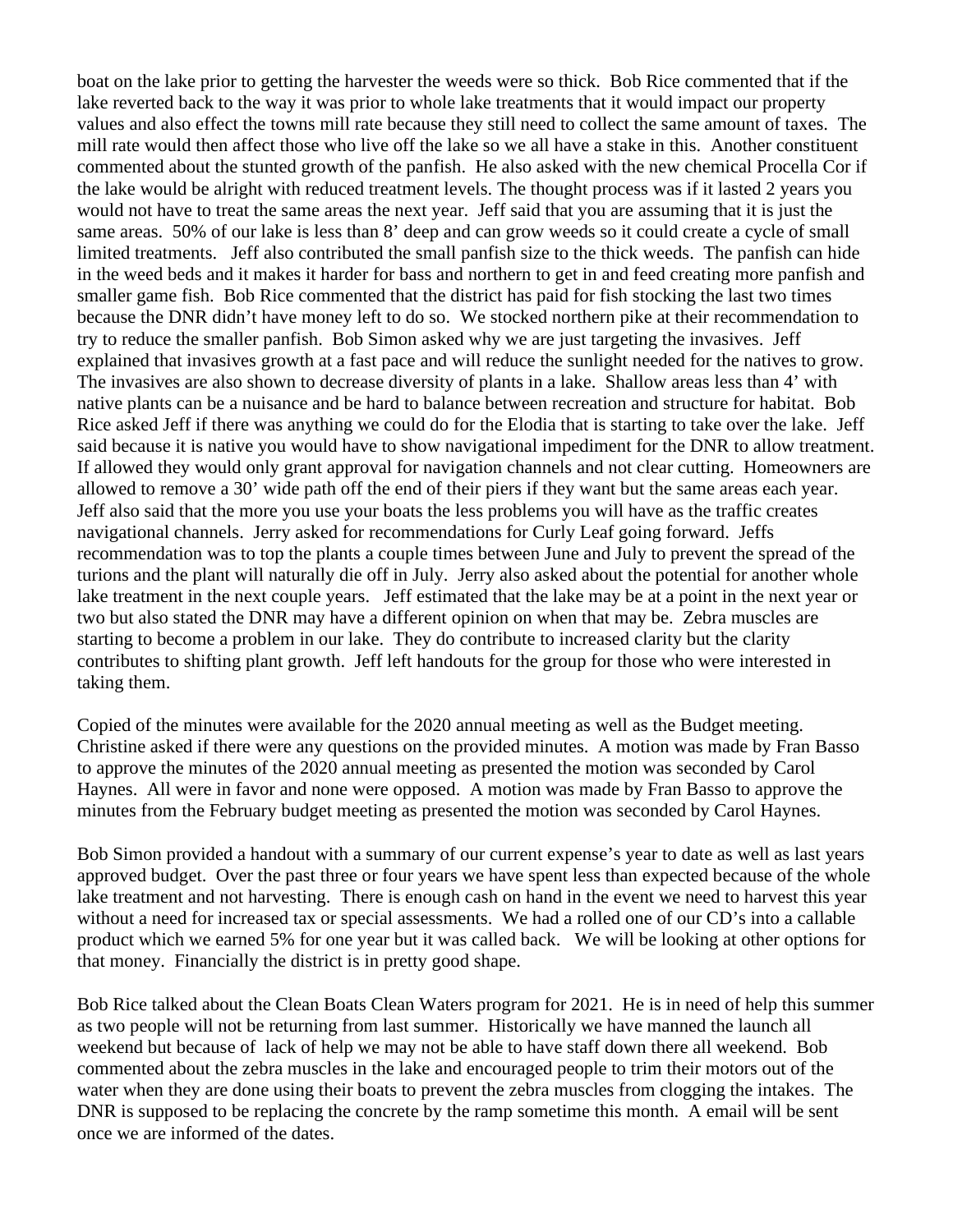The group was asked if they had seen large numbers of geese on the lake. Only reports were of 4 adults and a few small goslings. Not enough were reported to warrant a round up for this year.

Christine asked the group for help updating the directory. If anyone has a new neighbor, please make sure you have them email us with their information. We will also be selling advertising to offset the cost of the new directories. The hope is to have the new directory ready for the annual meeting. Last year's directories were on hand for those who wanted to take them.

Bob Rice talked to the group about the Heathy Lakes Program. The DNR is offering grants to help people with their projects which would include rain gardens, shoreline buffers with native plantings, and gravel around foundations to help filter runoff. More information about the program can be found on the DNR website. A constituent asked about the salt run off from winter and if that was a concern for the lake. Jeff is going to be doing some water quality testing and we could ask Jeff.

Christine talked about the boat parade and flares which will be on Sunday July  $4<sup>th</sup>$ . The boat parade will start by the boat launch at 7:00pm and the lighting of the lake will follow at dusk. There is not a designated theme for the boat parade this year. Flares will be sold at the boat launch on weekends prior to the 4th and will also be sold by Karen Winkleman. Bob Rice commented that someone had questioned the district not contributing towards the fireworks. The fireworks have always been done by a private party and the district has never financially supported the fireworks. Christine stated that the district is a sudo government agency and we don't get involved in things that a homeowner's association might get involved in such as community events or promotions. Bob Rice also stated that the Facebook page is not associated with the district and if you want information from the district you should go to our website or email us. PottersLake.org and [PottersLake@gmail.com.](mailto:PottersLake@gmail.com)

A constituent asked why every year Miramar Park was allowed to dump sand on their beach and into the lake. Christine stated that it is not recommended and if you want sand you are supposed to be getting a permit and approval from Walworth County and the DNR. If you do get sand, it should be placed behind the riprap to prevent it from going into the lake. Pea gravel is preferred for a firm bottom as it doesn't float around like sand.

A constituent asked about the buoy placement this year as some are closer than they have been in the past. The board will check to see what proper distance is for placement. Christine talked about the harvester. The DNR wants harvesters to start using GPS. If we had a GPS on the harvester it would make it easier for our guys to go right to where Jeff finds the invasives.

The 2021 Annual Meeting will be held Saturday September  $11<sup>th</sup>$  following the budget meeting which starts at 9:00am.

Dave Bradley made a motion to adjourn and was seconded by Tim Krenke. Meeting was adjourned at 10:48am

Respectfully submitted,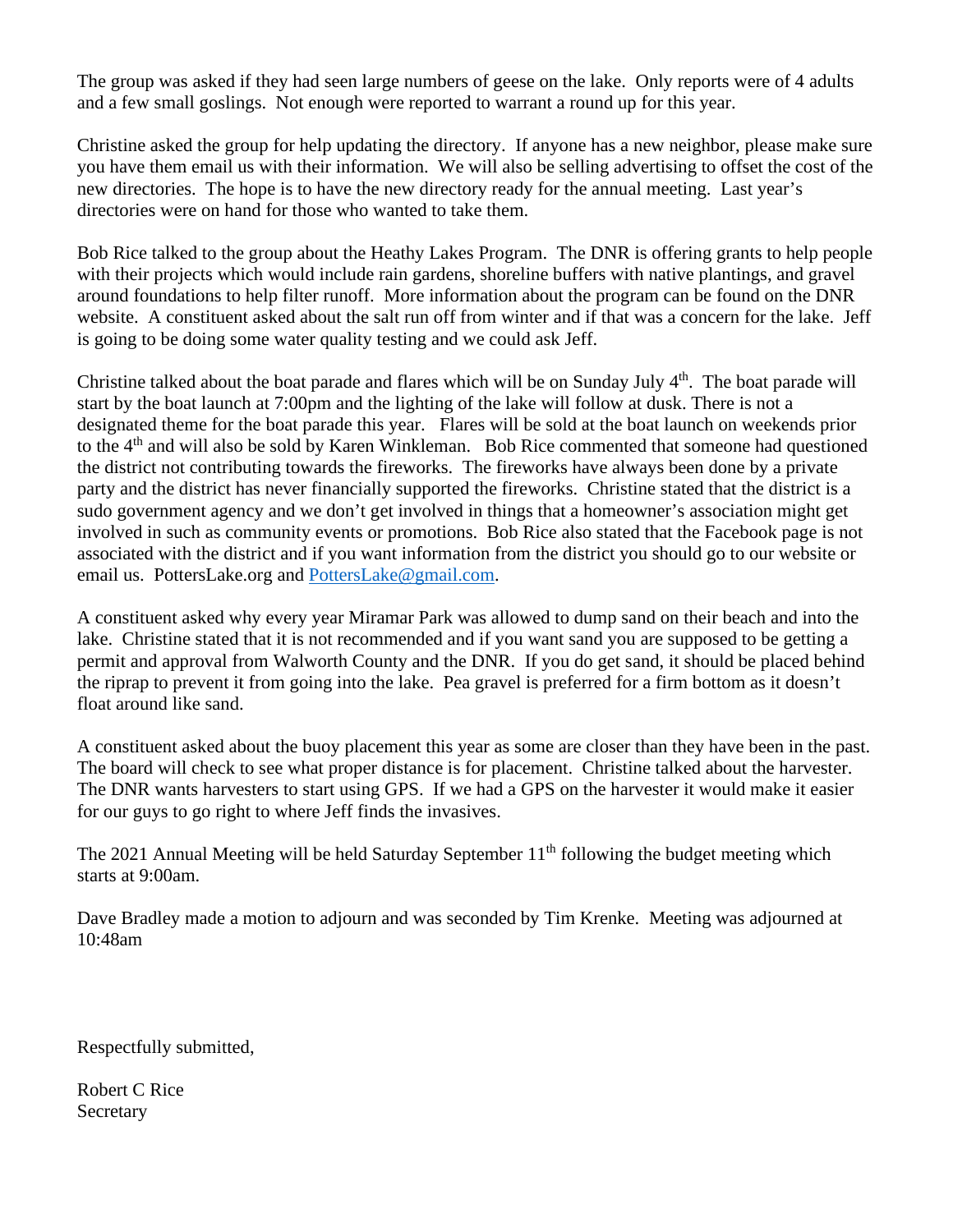### **Minutes of the 2021 Board Meeting of the Potter's Lake Protection and Rehabilitation District held Tuesday February 16th, 2021 at Brooklife Church, Mukwonago, Wisconsin.**

Present: Commissioners Christine Celley, Bob Simon, Bob Rice, and Jerry Kozik.

1 constituent from the district was in attendance.

Chairman Christine Celley called the meeting to order at 5:35PM

Bob Rice and Bob Simon shared information from their call with Heidi Bunk and the information that she was looking for in an updated management plan. She emailed the requirements of which copies were handed out. Heidi did comment that she would like to see participation in the Healthy Lakes Program which promotes healthy shoreline plantings. There is a cost sharing grant available for this of 25/75. She also asked about the runoff from the farm field on Stone School Road. I responded to her that we had worked with both the DNR and Walworth County and were told that nothing could be done. The farmer did make some minimal changes to mitigate the runoff.

The board sought out several companies to take over the management of our lake due to the retirement of Kathy Aron. The board received proposals from three highly qualified companies (Onterra, Lake and Pond Solutions, and Marine BioChemists). These three companies were recommended to the board from the DNR and other sources. They were all given the same set of questions for the bidding process. Each proposal was gone though by the board. Some of the plans were more in depth than others. This is important to the board as the company we choose is going to be corresponding with the DNR on our behalf. We looked at location, staff size and number of lakes serviced as a gauge for support. Also, two of the companies are able to do both the lake management and application services. The board decided that it would be in our best interest at this point to have one company do both. In the event of a problem with a treatment one company owns the whole problem and it eliminates finger pointing. This eliminated Onterra and there was further discussion on the pros and cons between Marine BioChemists and Lake and Pond. A constituent asked if we had contacted other lake districts about their experiences with their consultants. Christine had familiarity with Lake and Pond who came highly recommended and the district has used Marine BioChemists in the past. After further discussion a motion was made by Bob Simon to select Lake and Pond as our full-service consultant going forward. Jerry Kozik seconded the motion and a vote was taken. All were in favor of moving forward with Lake and Pond.

Meeting was adjourned at 6:51 PM

Respectfully submitted,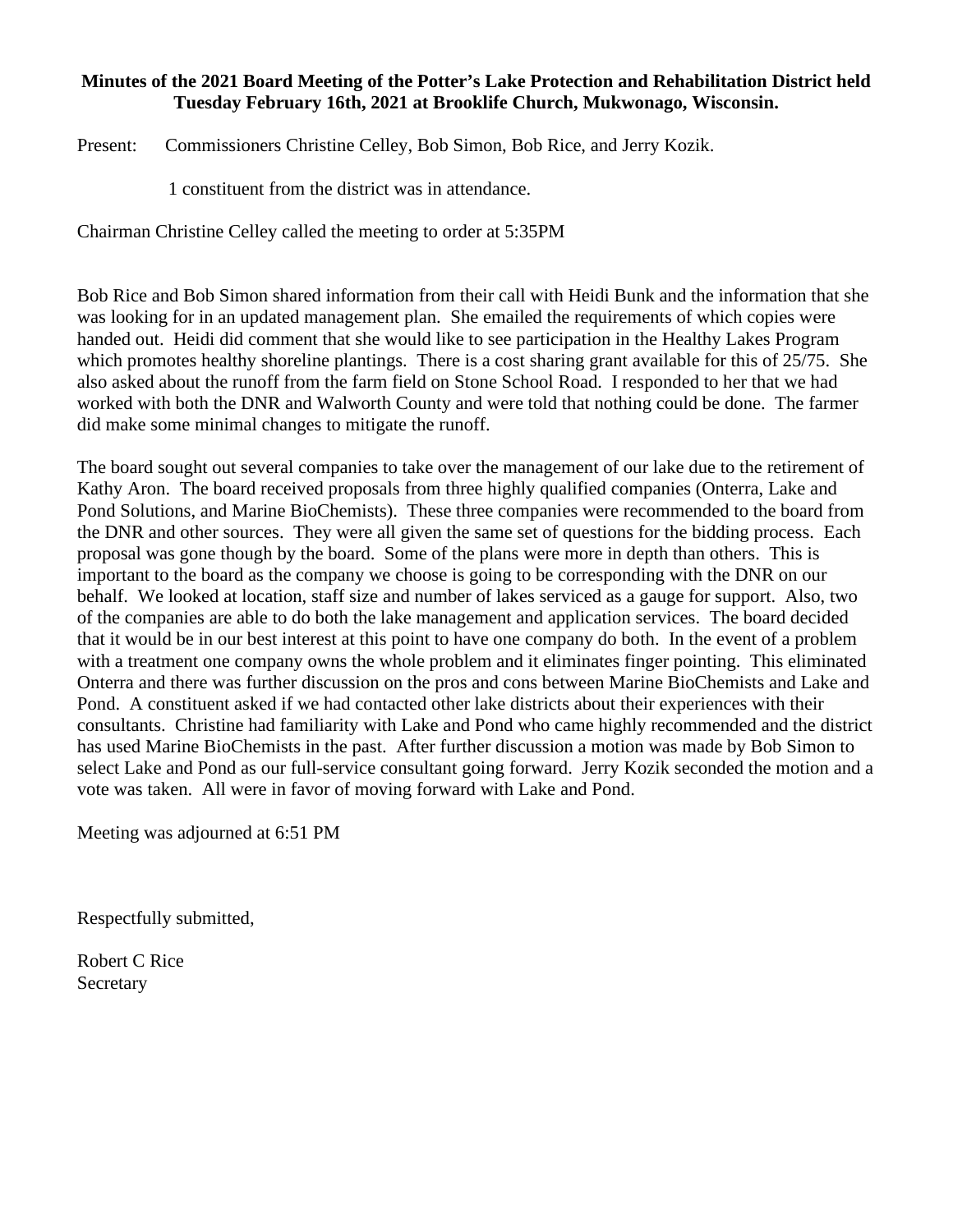### **Minutes of the 2021 Board Meeting of the Potter's Lake Protection and Rehabilitation District held Wednesday January 20th, 2021 at Town Hall, East Troy, Wisconsin.**

Present: Commissioners Christine Celley, Bob Simon, Bob Rice, and Jerry Kozik.

2 constituents from the district attended.

Chairman Christine Celley called the meeting to order at 6:05PM

Bob Simon presented a profit and loss statement for the calendar year 2020, provided the checking register from Citizens Bank, Landmark and Citizens Bank CD updates and LPL Financial Credit Union. The district has assets of just over \$313,000. All accounts are FDIC Insured. Board members Christine Celley, Bob Simon, Bob Rice, and Jerry Kozik were present along with constituents Chris Boziel and Jan Adams, all were part of conducting the audit. Chris Boziel asked about what was included for payroll. Bob Simon explained that it was for Elroy and Dave along with Clean Boats Clean Waters. Payroll has been down because of the lack of harvesting but we still need to budget for it. Jan asked about the insurance costs and it was explained that it includes not only workers comp but also the building, harvester, equipment, and the truck. Each person went through each bill and check written. The bills and checks were verified by those at the audit and the books were determined to be in good standing.

Kathy Aron will be retiring but will help us this year with a transition to a new consultant and or applicator. Kathy gave us a few recommendations. One was Lake and Pond out of Elkhorn. The other was Brian from Marine Biochem which recently merged with another company. The other company gives Brian the ability to use different chemicals for treatment. One of those is ProcellaCOR which has been shown to provide longer control periods but also comes at a higher cost per treatment. Bob Rice commented that even with the higher cost if the treatment worked for a longer period of time the cost could end up being about the same or maybe even less. Another benefit to the lake would be the decreased plant matter at the bottom of the lake. Christine noted that we will need to get our treatment application in soon and we will need to be sure that ProcellaCOR is listed as an approved chemical in addition to the ones we have currently used. We are in the last year of our 5 year Plant Management Plan. Our last whole lake treatment was in 2017. Bob Simon stated that relationships with the DNR would be important in a new consultant. Bob Rice commented that we should include Heidi Bunk in on our decision. She knows our lake and the consultants that work in our area and it may be valuable for us to consult with her being that she approves our plans and treatments. Jerry Kozik asked about the USGS water surveys. Christine went on to explain that it was not mandatory but something that was recommended by Kathy. It is a water clarity study. Bob Rice will organize a request for proposal to send out to consultants. He also had reached out to a few contacts who recommended Lake and Pond as well as Onterra. One thing that was suggested was rotation of chemicals to help with effectiveness of treatments. He also suggested that whoever we go with should be given a 5-year time frame which would allow sufficient time to implement their plan.

Christine commented that she had discussion with Brian and other lake district board members. Wisconsin Manufactures and Commerce has established an oversite committee. The DNR created a whitepaper of things they want to change which will make things more restrictive than they are currently. They are scheduled to be reviewed in March and April by the legislature and public comments in the fall. This is something that we need to stay on top of as it has direct impact on our lake. Even though the DNR has approved our plan they still have denied us treatments for what was approved in the plan.

Christine addressed our current bylaws. When our bylaws were written there were few state statues that pertained to lake districts. This has changed over time and we should be getting our bylaws updated as